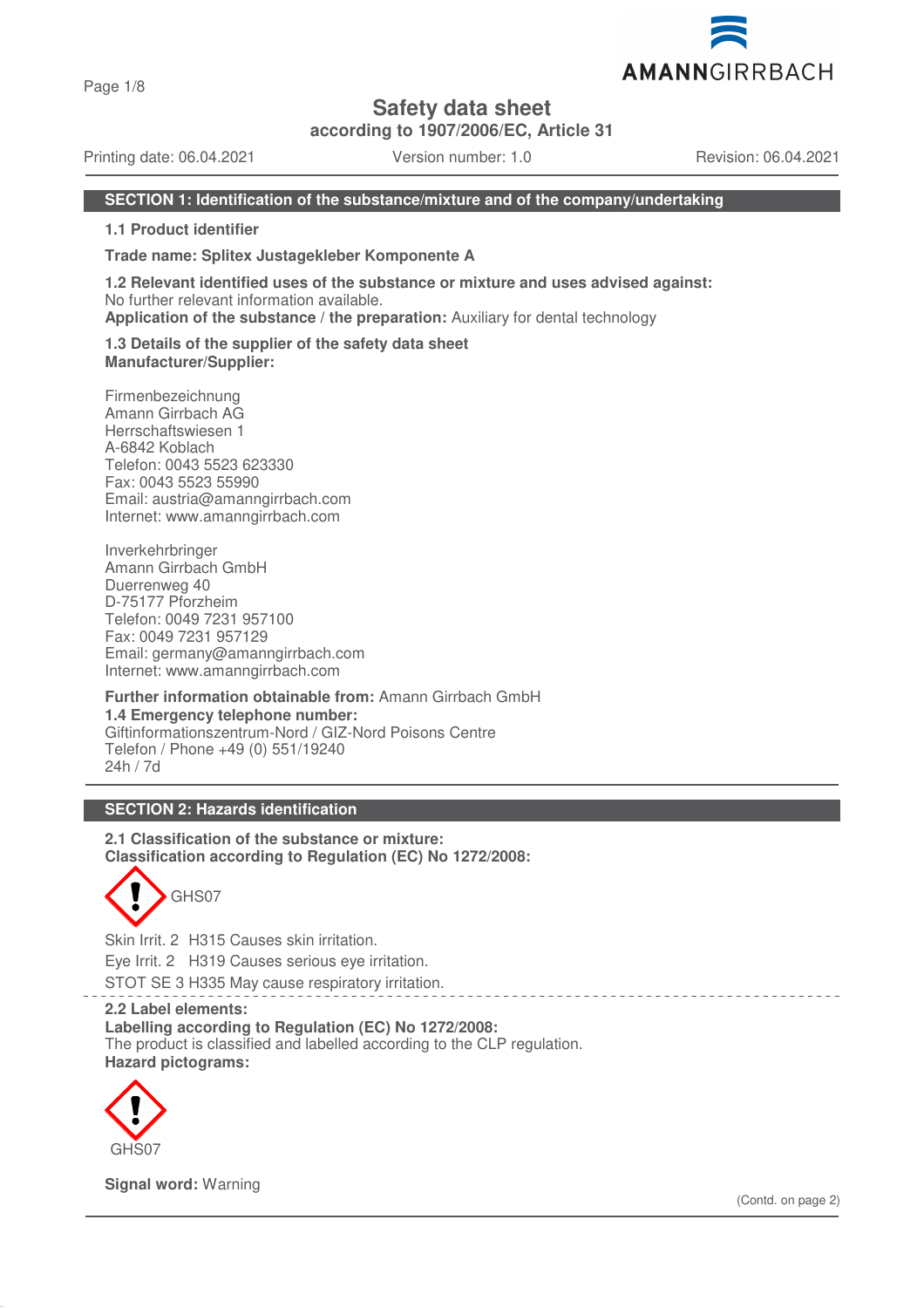Page 2/8

# **Safety data sheet**

**according to 1907/2006/EC, Article 31**

Printing date: 06.04.2021 Version number: 1.0 Revision: 06.04.2021

(Contd. of page 1)

**Trade name: Splitex Justagekleber Komponente A**

| Hazard-determining components of labelling:                                                           |                                                                                        |  |  |  |
|-------------------------------------------------------------------------------------------------------|----------------------------------------------------------------------------------------|--|--|--|
| ethyl 2-cyanoacrylate<br><b>Hazard statements:</b>                                                    |                                                                                        |  |  |  |
| H315 Causes skin irritation.                                                                          |                                                                                        |  |  |  |
| H319 Causes serious eye irritation.                                                                   |                                                                                        |  |  |  |
| H335 May cause respiratory irritation.                                                                |                                                                                        |  |  |  |
| <b>Precautionary statements:</b>                                                                      |                                                                                        |  |  |  |
| P <sub>101</sub>                                                                                      | If medical advice is needed, have product container or label at hand.                  |  |  |  |
| P102                                                                                                  | Keep out of reach of children.                                                         |  |  |  |
| P103                                                                                                  | Read carefully and follow all instructions.                                            |  |  |  |
| P261                                                                                                  | Avoid breathing dust/fume/gas/mist/vapours/spray.                                      |  |  |  |
| P280                                                                                                  | Wear protective gloves / eye protection / face protection.                             |  |  |  |
| P304+P340                                                                                             | IF INHALED: Remove person to fresh air and keep comfortable for breathing.             |  |  |  |
| P305+P351+P338 IF IN EYES: Rinse cautiously with water for several minutes. Remove contact lenses, if |                                                                                        |  |  |  |
|                                                                                                       | present and easy to do. Continue rinsing.                                              |  |  |  |
| P405                                                                                                  | Store locked up.                                                                       |  |  |  |
| P <sub>501</sub>                                                                                      | Dispose of contents/container in accordance with local/regional/national/international |  |  |  |
|                                                                                                       | regulations.                                                                           |  |  |  |
| <b>Additional information:</b>                                                                        |                                                                                        |  |  |  |
| Cyanoacrylate. Danger. Bonds skin and eyes in seconds. Keep out of the reach of children.             |                                                                                        |  |  |  |
| Contains methyl acrylate. May produce an allergic reaction.                                           |                                                                                        |  |  |  |
| 2.3 Other hazards:                                                                                    |                                                                                        |  |  |  |
| <b>Results of PBT and vPvB assessment:</b>                                                            |                                                                                        |  |  |  |
| <b>PBT:</b> Not applicable.                                                                           |                                                                                        |  |  |  |
| vPvB: Not applicable.                                                                                 |                                                                                        |  |  |  |

## **SECTION 3: Composition/information on ingredients**

## **3.2 Mixtures**

**Description:** Mixture of substances listed below with nonhazardous additions.

### **Dangerous components:**

| CAS: 7085-85-0<br>EINECS: 230-391-5                             | ethyl 2-cyanoacrylate<br>Skin Irrit. 2, H315; Eye Irrit. 2, H319; STOT SE 3, H335<br>Reg.nr.: 01-2119527766-29 Specific concentration limit: STOT SE 3; H335: C $\geq$ 10 %                                                                | 50-100%        |
|-----------------------------------------------------------------|--------------------------------------------------------------------------------------------------------------------------------------------------------------------------------------------------------------------------------------------|----------------|
| CAS: 96-33-3<br>EINECS: 202-500-6                               | methyl acrylate<br>Sens. 1, H317; STOT SE 3, H335                                                                                                                                                                                          | $0.1 - 1\%$    |
| CAS: 119-47-1<br>EINECS: 204-327-1<br>Reg.nr.: 01-2119496065-33 | 6,6'-di-tert-butyl-2,2'-methylenedi-p-cresol<br><b>Example 2.</b> H361                                                                                                                                                                     | $0.1 - 1\%$    |
| CAS: 123-31-9<br>EINECS: 204-617-8                              | 1,4-dihydroxybenzene<br>♦ Muta. 2, H341; Carc. 2, H351; ♦ Eye Dam. 1, H318;<br>Reg.nr.: 01-2119524016-51 & Aquatic Acute 1, H400 (M=10); Aquatic Chronic 1, H410 (M=1);<br>$\langle \cdot \rangle$ Acute Tox. 4, H302; Skin Sens. 1B, H317 | $0.01 - 0.1\%$ |
|                                                                 | Additional information: For the wording of the listed hazard phrases refer to section 16.                                                                                                                                                  |                |

## **SECTION 4: First aid measures**

#### **4.1 Description of first aid measures: General information:**

Take affected persons out into the fresh air.

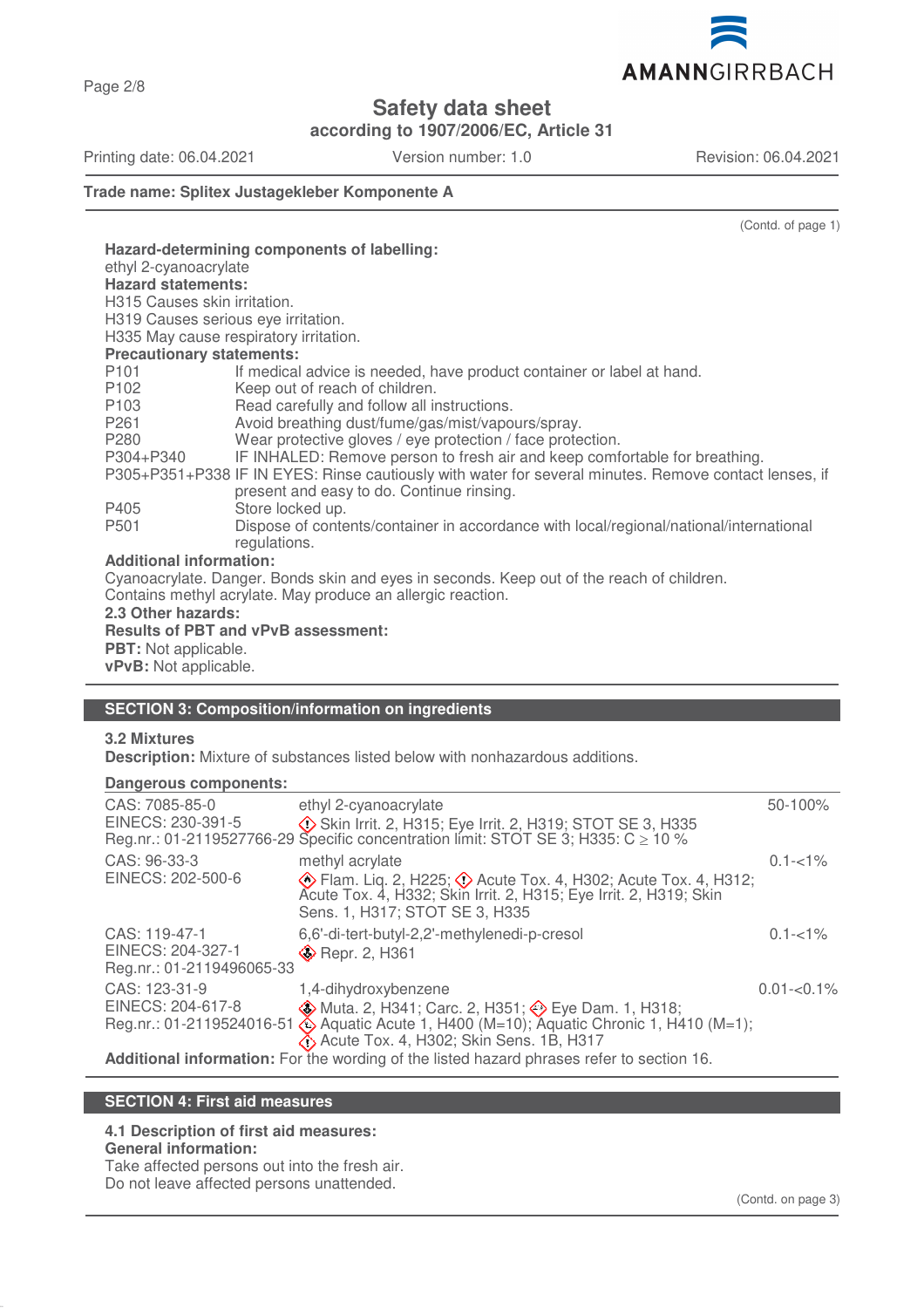AMANNGIRRBACH

**Safety data sheet**

**according to 1907/2006/EC, Article 31**

Printing date: 06.04.2021 Version number: 1.0 Revision: 06.04.2021

(Contd. of page 2)

### **Trade name: Splitex Justagekleber Komponente A**

**After inhalation:** Supply fresh air; consult doctor in case of complaints. **After skin contact:** Do not pull solidified product off the skin. Rinse with warm water. Call a doctor immediately. **After eye contact:** Protect unharmed eye. Rinse opened eye for several minutes under running water. Call a doctor immediately. **After swallowing:** Call a doctor immediately. **4.2 Most important symptoms and effects, both acute and delayed:** No further relevant information available. **4.3 Indication of any immediate medical attention and special treatment needed:** No further relevant information available.

## **SECTION 5: Firefighting measures**

### **5.1 Extinguishing media:**

**Suitable extinguishing agents:**

CO2, powder or water spray. Fight larger fires with water spray or alcohol resistant foam.

**5.2 Special hazards arising from the substance or mixture:**

Formation of toxic gases is possible during heating or in case of fire.

## **5.3 Advice for firefighters:**

**Protective equipment:**

Mouth respiratory protective device.

Do not inhale explosion gases or combustion gases.

**Additional information:**

Collect contaminated fire fighting water separately. It must not enter the sewage system.

## **SECTION 6: Accidental release measures**

**6.1 Personal precautions, protective equipment and emergency procedures:**

Wear protective equipment. Keep unprotected persons away.

Ensure adequate ventilation.

Use respiratory protective device against the effects of fumes/dust/aerosol.

**6.2 Environmental precautions:** Do not allow to enter sewers/ surface or ground water.

**6.3 Methods and material for containment and cleaning up:**

Absorb with liquid-binding material (sand, diatomite, acid binders, universal binders, sawdust). Ensure adequate ventilation.

**6.4 Reference to other sections:**

See Section 7 for information on safe handling.

See Section 8 for information on personal protection equipment.

See Section 13 for disposal information.

## **SECTION 7: Handling and storage**

### **7.1 Precautions for safe handling:**

Open and handle receptacle with care.

Ensure good ventilation/exhaustion at the workplace.

Use only in well ventilated areas.

Store in cool, dry place in tightly closed receptacles.

Keep away from heat and direct sunlight.

**Information about fire - and explosion protection:** Keep ignition sources away - Do not smoke.

(Contd. on page 4)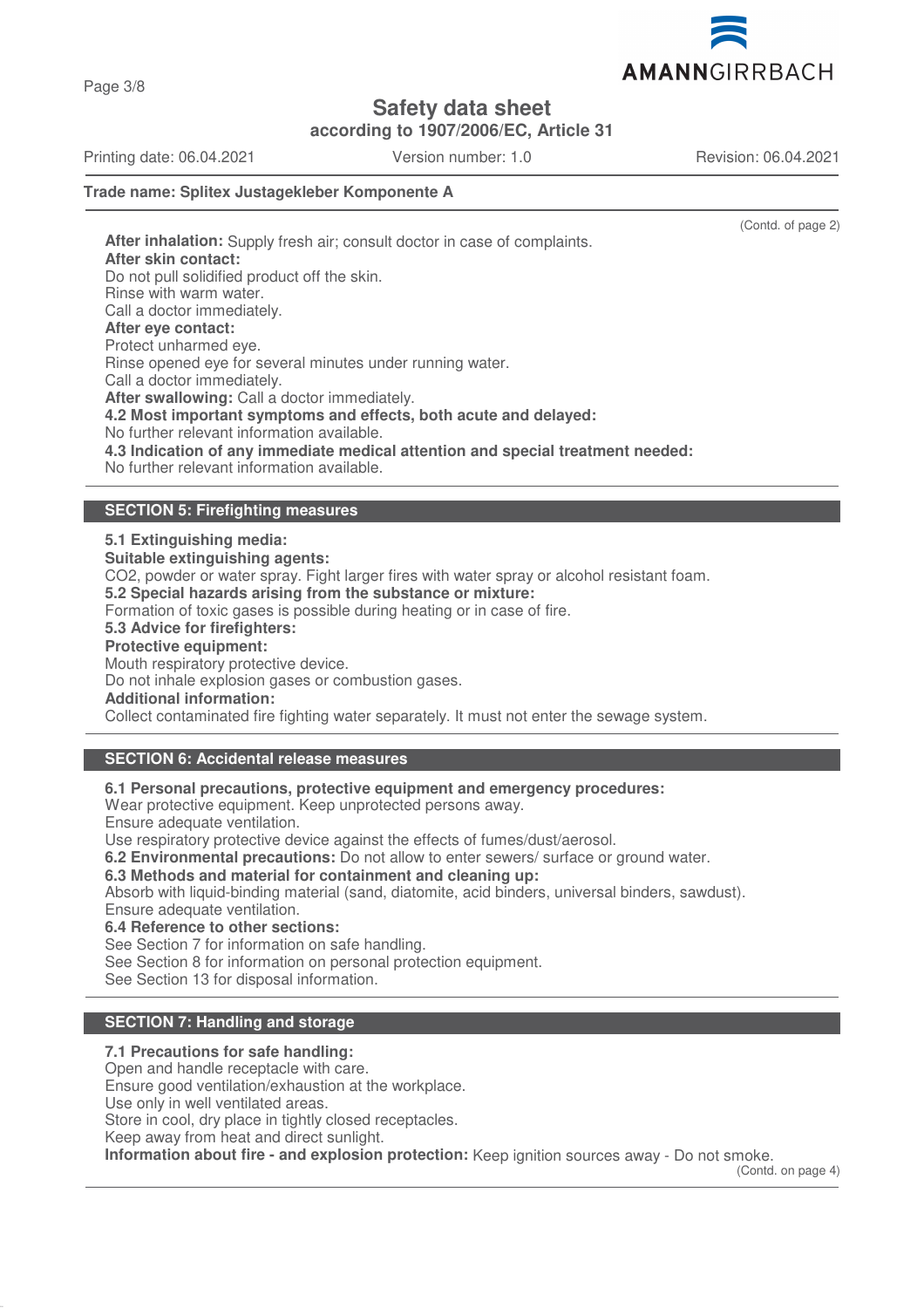

**Safety data sheet**

**according to 1907/2006/EC, Article 31**

Printing date: 06.04.2021 Version number: 1.0 Revision: 06.04.2021

### **Trade name: Splitex Justagekleber Komponente A**

(Contd. of page 3)

**7.2 Conditions for safe storage, including any incompatibilities: Storage:**

**Requirements to be met by storerooms and receptacles:** Store only in the original receptacle. **Information about storage in one common storage facility:** Store away from foodstuffs. **Further information about storage conditions:** Keep container tightly sealed.

**7.3 Specific end use(s):** No further relevant information available.

### **SECTION 8: Exposure controls/personal protection**

### **8.1 Control parameters:**

**Ingredients with limit values that require monitoring at the workplace:** 

#### **7085-85-0 ethyl 2-cyanoacrylate**

OEL Short-term value: 1 ppm Long-term value: 0.2 ppm

### **96-33-3 methyl acrylate**

OEL Short-term value: 36 mg/m<sup>3</sup>, 10 ppm Long-term value: 18 mg/m<sup>3</sup>, 5 ppm Sk, IOELV, Sens

## **123-31-9 1,4-dihydroxybenzene**

OEL Long-term value: 0.5 mg/m<sup>3</sup> Sens

### **8.2 Exposure controls:**

**Appropriate engineering controls** No further data; see item 7.

## **Individual protection measures, such as personal protective equipment**

**General protective and hygienic measures:**

The usual precautionary measures are to be adhered to when handling chemicals.

Wash hands before breaks and at the end of work.

Keep away from foodstuffs, beverages and feed.

Do not inhale dust / smoke / mist.

Avoid contact with the eyes and skin.

### **Respiratory protection:**

Use suitable respiratory protective device in case of insufficient ventilation.

Filter A

**Hand protection** Protective gloves

## **Material of gloves:**

Nitrile rubber, NBR

Recommended thickness of the material: ≥ 0.4 mm

The selection of the suitable gloves does not only depend on the material, but also on further marks of quality and varies from manufacturer to manufacturer.

### **Penetration time of glove material:**

The exact break through time has to be found out by the manufacturer of the protective gloves and has to be observed.

**Eye/face protection** Tightly sealed goggles

## **SECTION 9: Physical and chemical properties**

| 9.1 Information on basic physical and chemical properties: |                 |  |  |
|------------------------------------------------------------|-----------------|--|--|
| <b>General Information:</b>                                |                 |  |  |
| Colour:                                                    | Colourless      |  |  |
| Odour:                                                     | Characteristic  |  |  |
| Odour threshold:                                           | Not determined. |  |  |

(Contd. on page 5)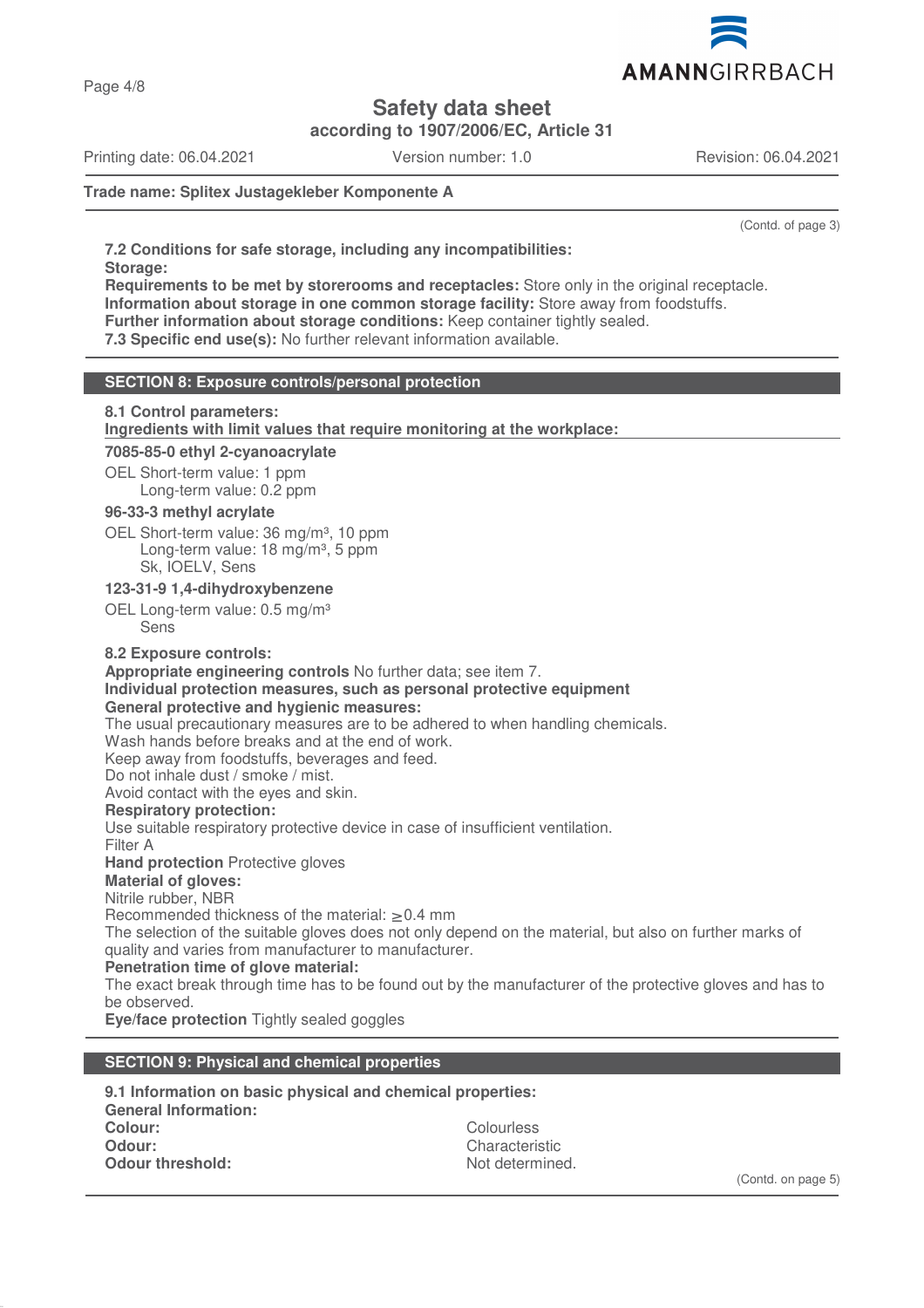

**Safety data sheet**

**according to 1907/2006/EC, Article 31**

Printing date: 06.04.2021 Version number: 1.0 Revision: 06.04.2021

## **Trade name: Splitex Justagekleber Komponente A**

|                                                       | (Contd. of page 4)                            |
|-------------------------------------------------------|-----------------------------------------------|
| <b>Melting point/freezing point:</b>                  | Undetermined.                                 |
| Boiling point or initial boiling point and boiling    |                                               |
| range                                                 | 149 °C                                        |
| <b>Flammability</b>                                   | Not applicable.                               |
| Lower and upper explosion limit                       |                                               |
| Lower:                                                | Not determined.                               |
| Upper:                                                | Not determined.                               |
| <b>Flash point:</b>                                   | 80 - 93 °C                                    |
| Auto-ignition temperature:                            | Product is not selfigniting.                  |
| <b>Decomposition temperature:</b>                     | Not determined.                               |
| pH                                                    | Not determined.                               |
| <b>Viscosity:</b>                                     |                                               |
| <b>Kinematic viscosity</b>                            | Not applicable.                               |
| <b>Dynamic:</b>                                       | Not applicable.                               |
| <b>Solubility</b>                                     |                                               |
| water:                                                | Slightly soluble.                             |
| Partition coefficient n-octanol/water (log value)     | Not determined.                               |
| Vapour pressure:                                      | Not determined.                               |
| Density and/or relative density                       |                                               |
| Density:                                              | Not determined.                               |
| <b>Relative density:</b>                              | Not determined.                               |
| Vapour density:                                       | Not determined.                               |
| 9.2 Other information:                                |                                               |
| Appearance:                                           |                                               |
| Form:                                                 | Gel                                           |
| Important information on protection of health         |                                               |
| and environment, and on safety.                       |                                               |
| <b>Explosive properties:</b>                          | Product does not present an explosion hazard. |
| Change in condition:                                  |                                               |
| <b>Evaporation rate:</b>                              | Not applicable.                               |
| Information with regard to physical hazard            |                                               |
| classes                                               |                                               |
| <b>Explosives</b>                                     | Void                                          |
| <b>Flammable gases</b>                                | Void                                          |
| <b>Aerosols</b>                                       | Void                                          |
| <b>Oxidising gases</b>                                | Void                                          |
| <b>Gases under pressure</b>                           | Void                                          |
| <b>Flammable liquids</b>                              | Void                                          |
| <b>Flammable solids</b>                               | Void                                          |
| Self-reactive substances and mixtures                 | Void                                          |
| <b>Pyrophoric liquids</b><br><b>Pyrophoric solids</b> | Void<br>Void                                  |
| Self-heating substances and mixtures                  | Void                                          |
| Substances and mixtures, which emit flammable         |                                               |
| gases in contact with water                           | Void                                          |
| <b>Oxidising liquids</b>                              | Void                                          |
| <b>Oxidising solids</b>                               | Void                                          |
| <b>Organic peroxides</b>                              | Void                                          |
| <b>Corrosive to metals</b>                            | Void                                          |
| <b>Desensitised explosives</b>                        | Void                                          |
|                                                       | (Contd. on page 6)                            |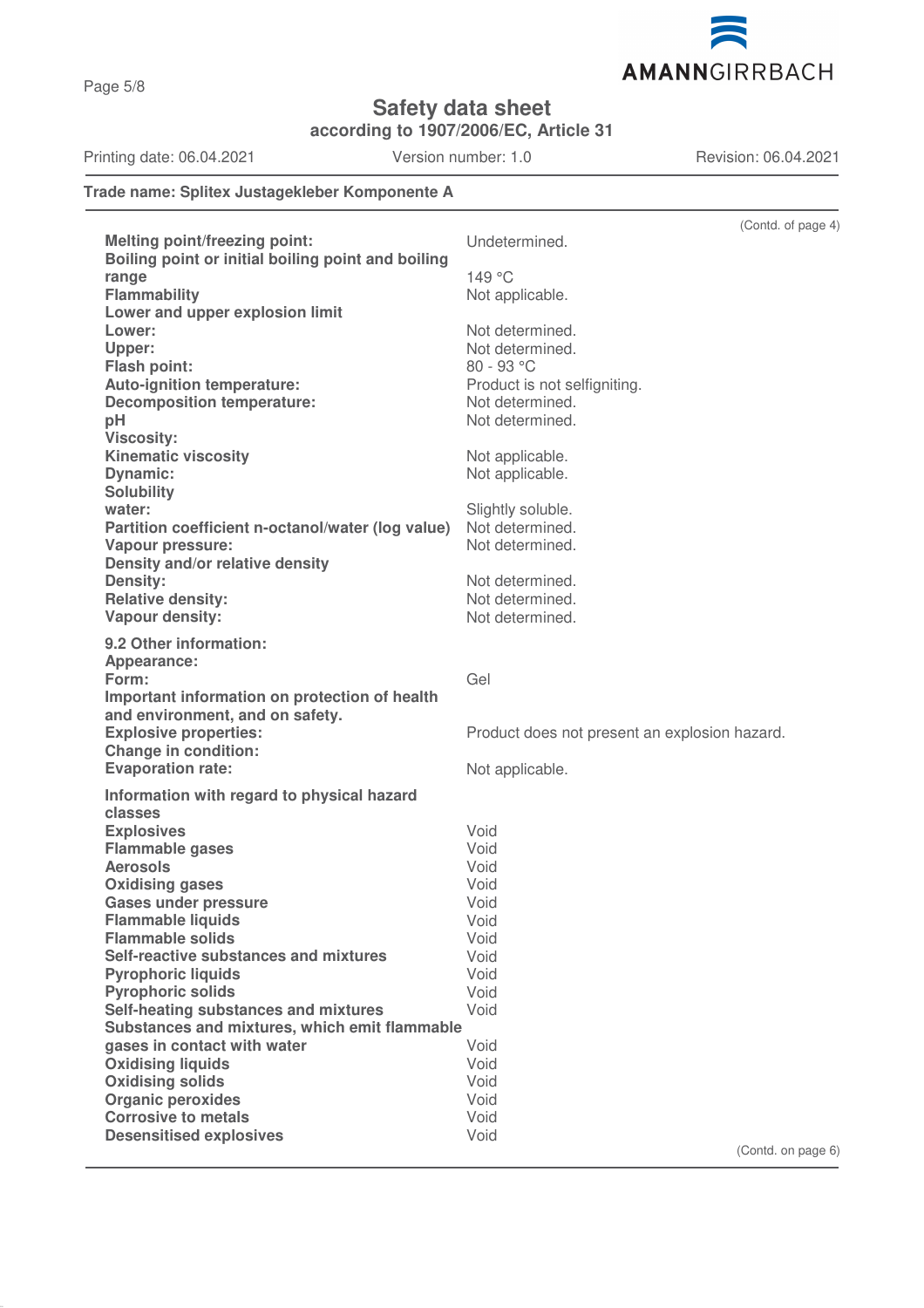

Page 6/8

# **Safety data sheet**

**according to 1907/2006/EC, Article 31**

Printing date: 06.04.2021 Version number: 1.0 Revision: 06.04.2021

## **Trade name: Splitex Justagekleber Komponente A**

(Contd. of page 5)

## **SECTION 10: Stability and reactivity**

**10.1 Reactivity:** No further relevant information available.

**10.2 Chemical stability:**

**Thermal decomposition / conditions to be avoided:**

No decomposition if used according to specifications.

**10.3 Possibility of hazardous reactions:** Exothermic polymerisation.

**10.4 Conditions to avoid:** No further relevant information available.

**10.5 Incompatible materials:** No further relevant information available.

**10.6 Hazardous decomposition products:** Carbon monoxide and carbon dioxide

### **SECTION 11: Toxicological information**

**11.1 Information on hazard classes as defined in Regulation (EC) No 1272/2008 Acute toxicity** Based on available data, the classification criteria are not met. **Skin corrosion/irritation** Causes skin irritation. **Serious eye damage/irritation** Causes serious eye irritation. **Respiratory or skin sensitisation** Based on available data, the classification criteria are not met. **Germ cell mutagenicity** Based on available data, the classification criteria are not met. **Carcinogenicity** Based on available data, the classification criteria are not met. **Reproductive toxicity** Based on available data, the classification criteria are not met. **STOT-single exposure** May cause respiratory irritation. **STOT-repeated exposure** Based on available data, the classification criteria are not met. **Aspiration hazard** Based on available data, the classification criteria are not met. **11.2 Information on other hazards Endocrine disrupting properties** 

None of the ingredients is listed.

### **SECTION 12: Ecological information**

**12.1 Toxicity:**

**Aquatic toxicity:** No further relevant information available.

**12.2 Persistence and degradability:** No further relevant information available.

**12.3 Bioaccumulative potential:** No further relevant information available.

**12.4 Mobility in soil:** No further relevant information available.

**12.5 Results of PBT and vPvB assessment:**

**PBT:** Not applicable.

**vPvB:** Not applicable.

**12.6 Endocrine disrupting properties**

The product does not contain substances with endocrine disrupting properties.

**12.7 Other adverse effects:** No further relevant information available.

**Additional ecological information:**

### **General notes:**

Water hazard class 1 (German Regulation) (Self-assessment): slightly hazardous for water Do not allow undiluted product or large quantities of it to reach ground water, water course or sewage system.

(Contd. on page 7)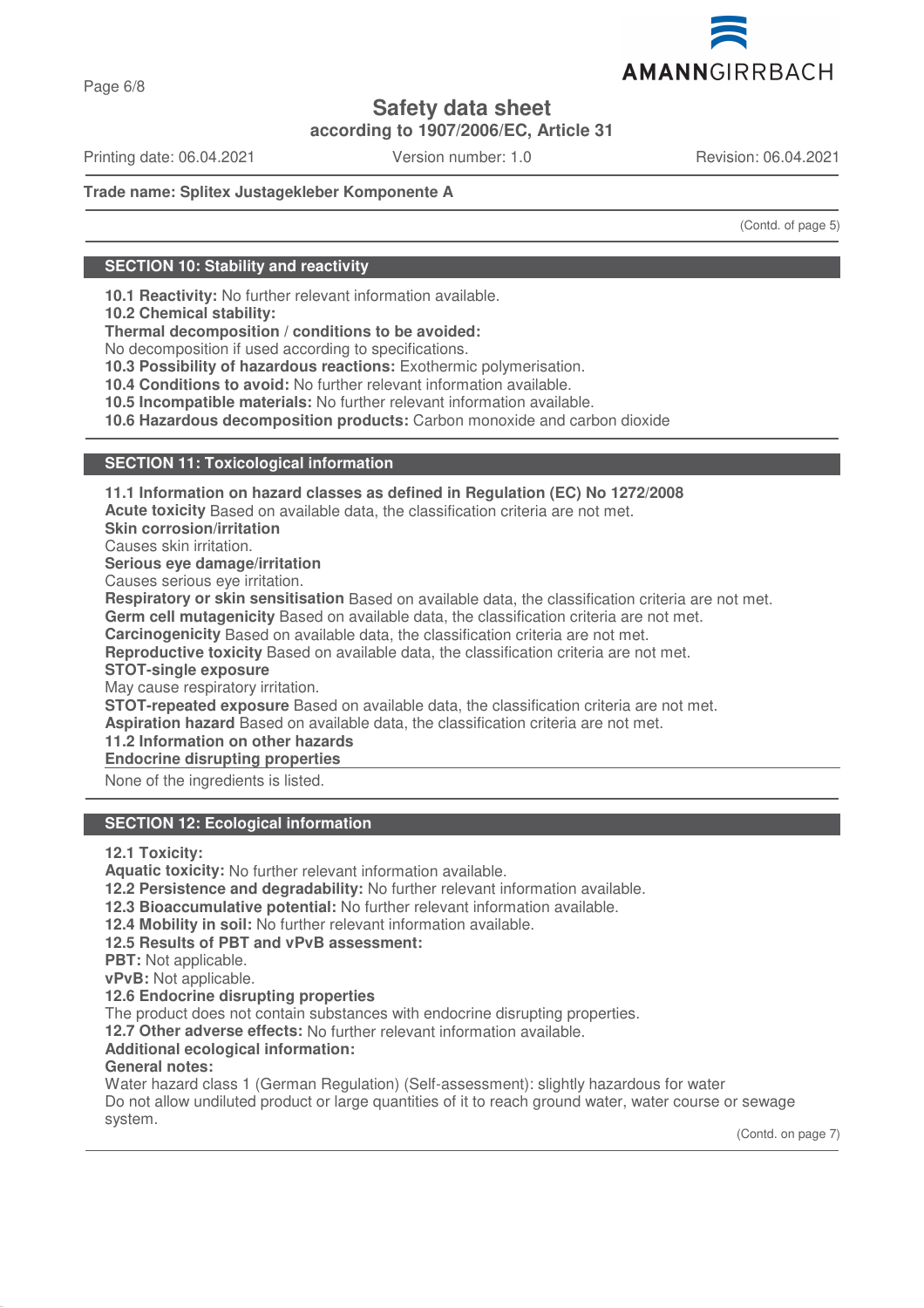

Page 7/8

# **Safety data sheet**

**according to 1907/2006/EC, Article 31**

Printing date: 06.04.2021 Version number: 1.0 Revision: 06.04.2021

### **Trade name: Splitex Justagekleber Komponente A**

(Contd. of page 6)

## **SECTION 13: Disposal considerations**

### **13.1 Waste treatment methods: European waste catalogue:** Dispose of contents/container in accordance with local/regional/national/international regulations.

## **Uncleaned packaging:**

**Recommendation:** Disposal must be made according to official regulations.

| <b>SECTION 14: Transport information</b>                                                                                                                           |                                                                                            |
|--------------------------------------------------------------------------------------------------------------------------------------------------------------------|--------------------------------------------------------------------------------------------|
| 14.1 UN number or ID number<br>ADR, ADN, IMDG<br><b>IATA</b><br>14.2 UN proper shipping name:<br>ADR, ADN, IMDG<br><b>IATA</b><br>14.3 Transport hazard class(es): | Void<br><b>UN3334</b><br>Void<br>Aviation regulated liquid, n.o.s. (ethyl 2-cyanoacrylate) |
| ADR, ADN, IMDG<br><b>Class:</b>                                                                                                                                    | Void                                                                                       |
| <b>IATA</b>                                                                                                                                                        |                                                                                            |
|                                                                                                                                                                    |                                                                                            |
| Class:                                                                                                                                                             | 9 Miscellaneous dangerous substances and articles.                                         |
| Label:<br>14.4 Packing group:                                                                                                                                      | 9                                                                                          |
| <b>ADR, IMDG</b>                                                                                                                                                   | Void                                                                                       |
| <b>IATA</b><br>14.5 Environmental hazards:                                                                                                                         | $\mathbf{III}$                                                                             |
| <b>Marine pollutant:</b>                                                                                                                                           | No                                                                                         |
| 14.6 Special precautions for user:<br>14.7 Maritime transport in bulk according to IMO                                                                             | Not applicable.                                                                            |
| instruments                                                                                                                                                        | Not applicable.                                                                            |
| <b>UN "Model Regulation":</b>                                                                                                                                      | Void                                                                                       |

## **SECTION 15: Regulatory information**

**15.1 Safety, health and environmental regulations/legislation specific for the substance or mixture:**

**Directive 2012/18/EU Named dangerous substances - ANNEX I** None of the ingredients is listed. **REGULATION (EC) No 1907/2006 ANNEX XVII** Conditions of restriction: 3 **DIRECTIVE 2011/65/EU on the restriction of the use of certain hazardous substances in electrical and electronic equipment – Annex II** None of the ingredients is listed.

**15.2 Chemical safety assessment:** A Chemical Safety Assessment has not been carried out.

### **SECTION 16: Other information**

This information is based on our present knowledge. However, this shall not constitute a guarantee for any specific product features and shall not establish a legally valid contractual relationship.